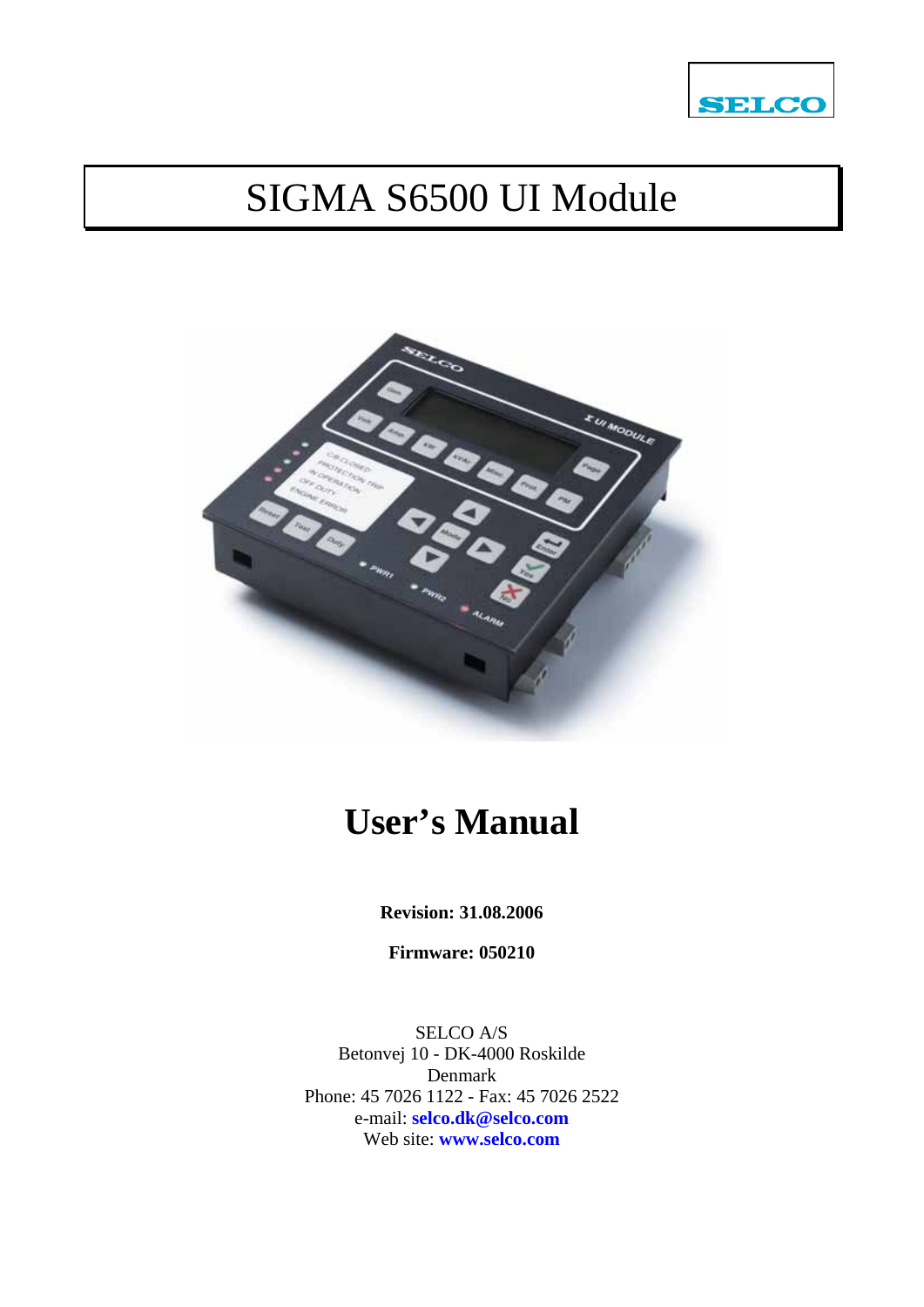### **Table of Contents**

| $\mathbf{1}$   |     |  |  |  |
|----------------|-----|--|--|--|
| $\overline{2}$ |     |  |  |  |
|                |     |  |  |  |
| $\mathcal{E}$  |     |  |  |  |
|                |     |  |  |  |
| $\overline{4}$ |     |  |  |  |
|                |     |  |  |  |
|                |     |  |  |  |
|                |     |  |  |  |
|                |     |  |  |  |
|                | 4.3 |  |  |  |
|                | 4.4 |  |  |  |
| 5              |     |  |  |  |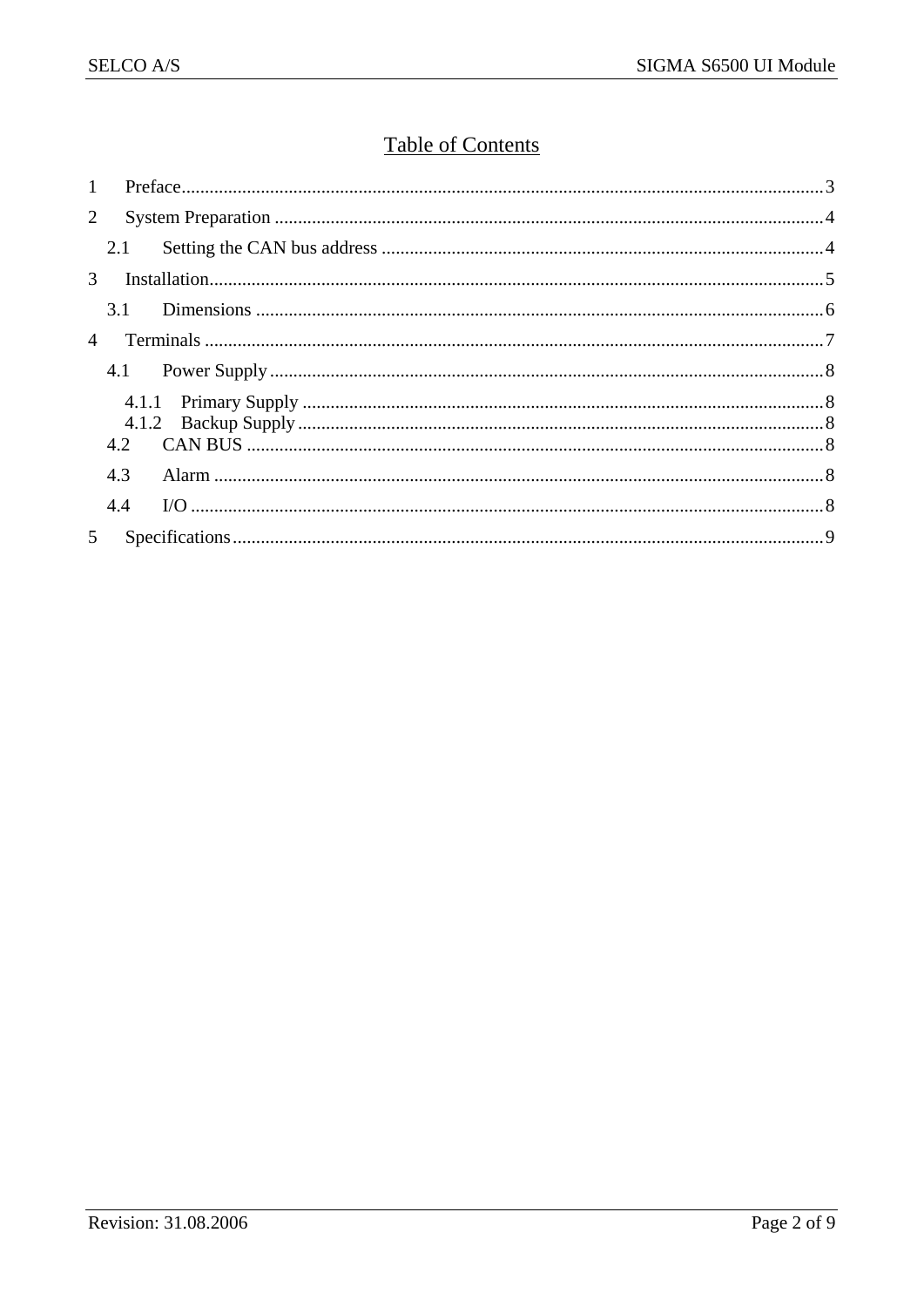## **1 Preface**

The SELCO Sigma S6500 UI module can be used to configure the SELCO Sigma S6000 IO/P and S/LS modules. The UI module will access the configuration parameters stored in the IO/P and S/LS module and present these parameters to the operator in a user-friendly and easy accessible menu structure. Furthermore the UI module functions as a digital multi-meter, providing information about voltages, currents, load levels, power factor etc.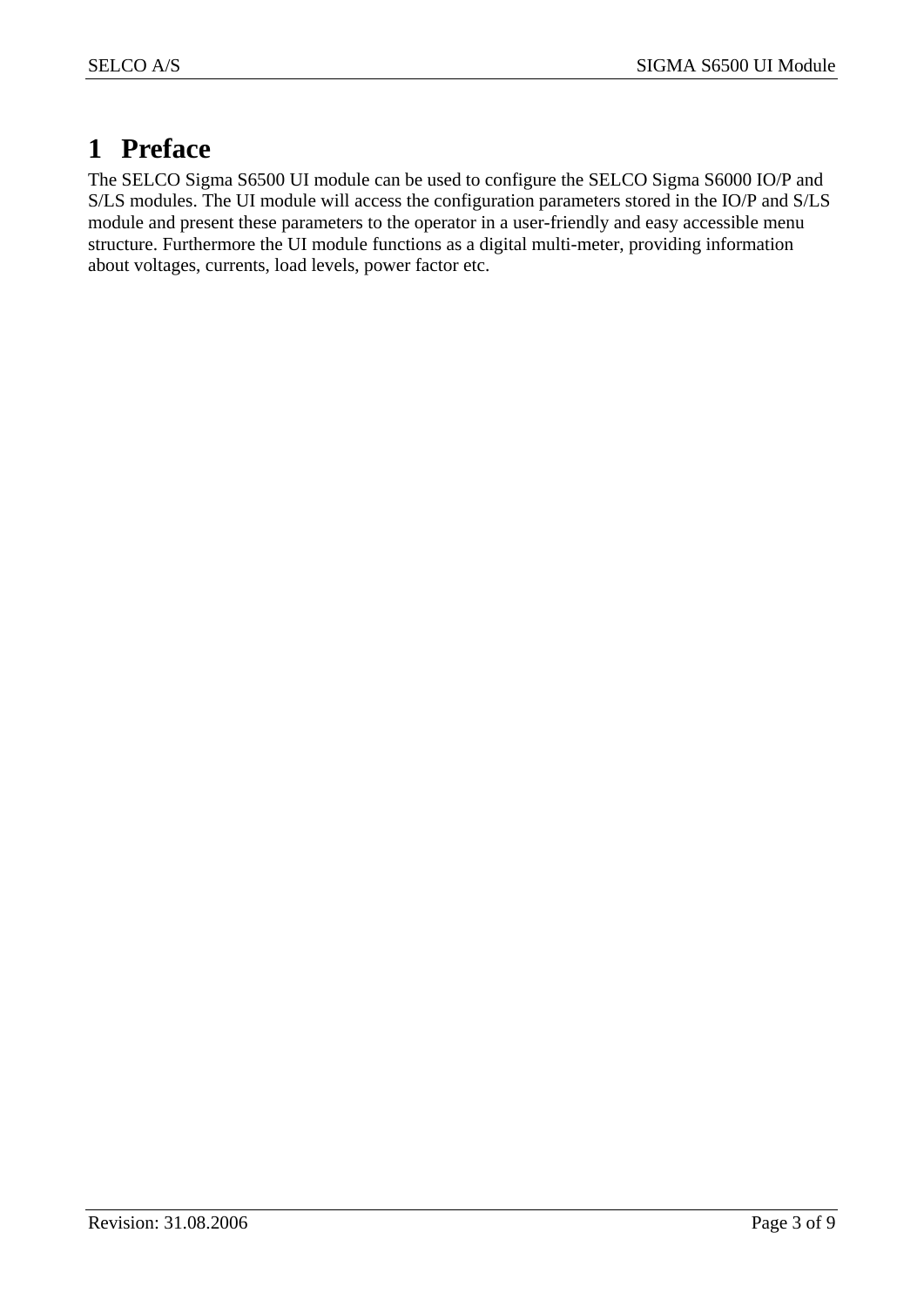# **2 System Preparation**

#### **2.1 Setting the CAN bus address**

The 4-point dip-switch located on the rear side of the S6500 is used to set the CAN bus address of the module. The CAN bus address is set as a binary value by 4 ON/OFF switches. Valid CAN bus address are 1 to 15.

The S6500 can be set to any address in the range 1 to 15, however it's typically most practical to set it to number 1.

The binary system works on the principle described below.

- Switch 1 represents the decimal value 1
- Switch 2 represents the decimal value 2
- Switch 3 represents the decimal value 4
- Switch 4 represents the decimal value 8

As an example, the address 1 is assigned by setting switch 1 to ON and the remaining switches to OFF. Address 10 is assigned by setting switch 2 and 4 to ON and switch 1 and 3 to OFF. The decimal value corresponds to the sum of the values ON switch values.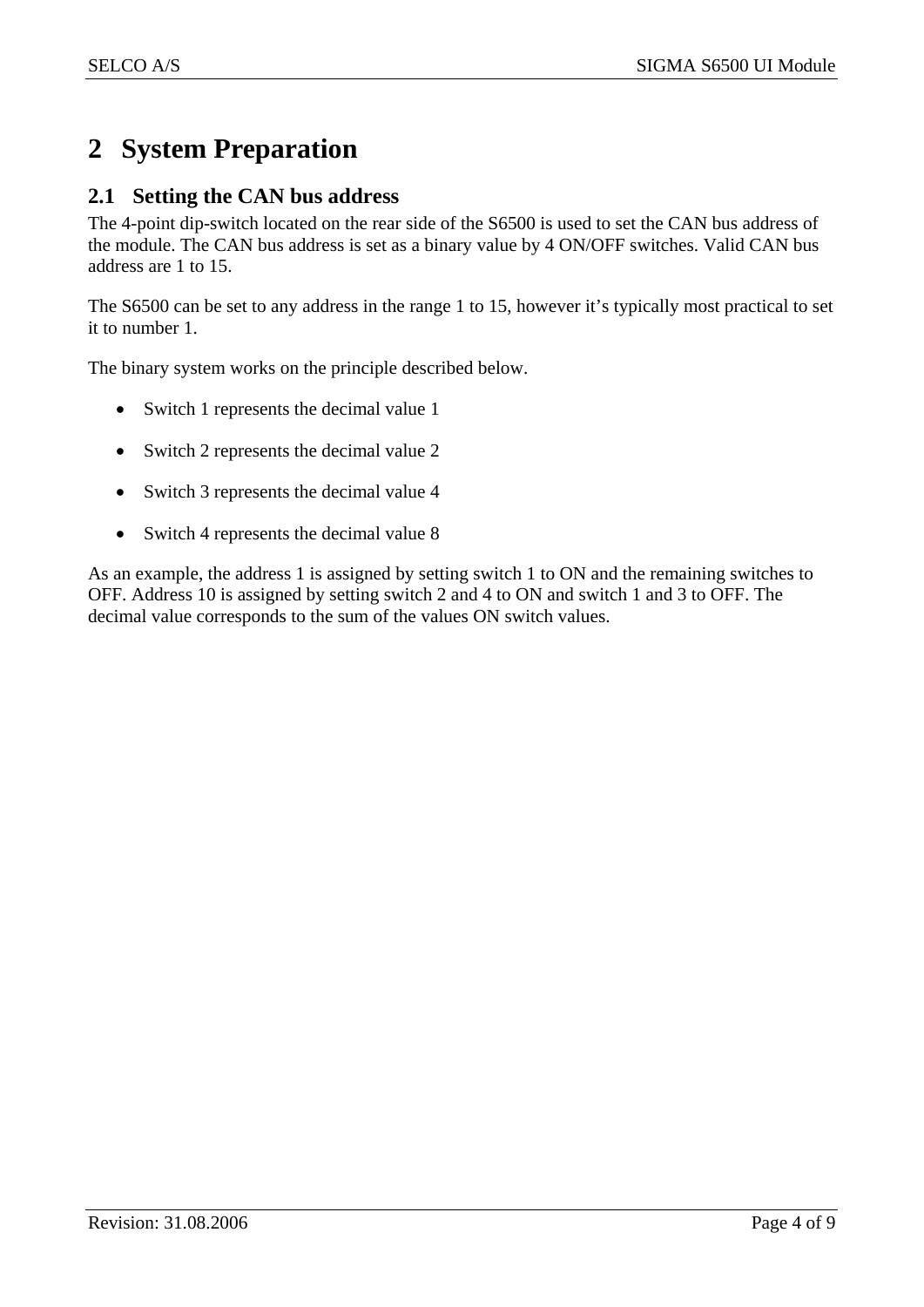### **3 Installation**

The S6500 is designed for flush mounting. Outside dimensions are H x W x  $D = 144$  x 144 x 70mm. A cut out with dimensions H  $x W = 138x 138$ mm must be made in order to install the unit in the switchboard cabinet.

Make sure that there is enough space in the switch board cabinet behind the unit to install the plugin connectors and the cables. An installation depth of between 50 and 70mm is recommended.

The S6500 is secured to the switch board plate through the use of the 4 mounting/fixing brackets included in the package.

Install the S6500 as described below.

- Find a location in the switch board cabinet with enough installation depth to house the M3000 unit. Make sure that the selected location is also satisfactory from the operator's point of view.
- Keep in mind that it may be convenient to make room for the RS232 connection if you plan to do external programming from a PC in the future.
- Make a cut out with the dimensions H x W = 138 x 138mm in the cabinet plate.
- Remove all the plug-in connectors located at the rear side of the unit.
- Make sure the rubber gasket is in place behind the unit front plate. This gasket is necessary to ensure compliance with the IP54 requirements.
- Insert the unit into the cut out.
- Place the 4 mounting/fixing brackets in the small rectangular cut outs located at the top and bottom plates of the unit.
- Tighten the 4 mounting/fixing brackets with a screwdriver until the unit is firmly seated.

Be careful not to make the connection cables too short. Extending the length of all cables with around 100mm will ease any later service task.

A twisted-pair cable must be used for the CAN bus connection. The twisted-pair cable should at least have 4 cords (twisted 2 by 2). An outer shield is also advantageous, especially is the cable is long or if the environment contains excessive levels of electro-magnetic interference. The shield can be left unconnected and is only to be used if problem occur.

Terminals 2 and 4 of the CAN connector must share one set of twisted-pair wires. The GND and connection can use one of the wires within the remaining twisted-pair set. Also note that 150 ohm termination resistors are to be attached at each end of the CAN bus cable. The termination resistors must be attached between the previously mentioned terminal sets, directly on the plug-in connector.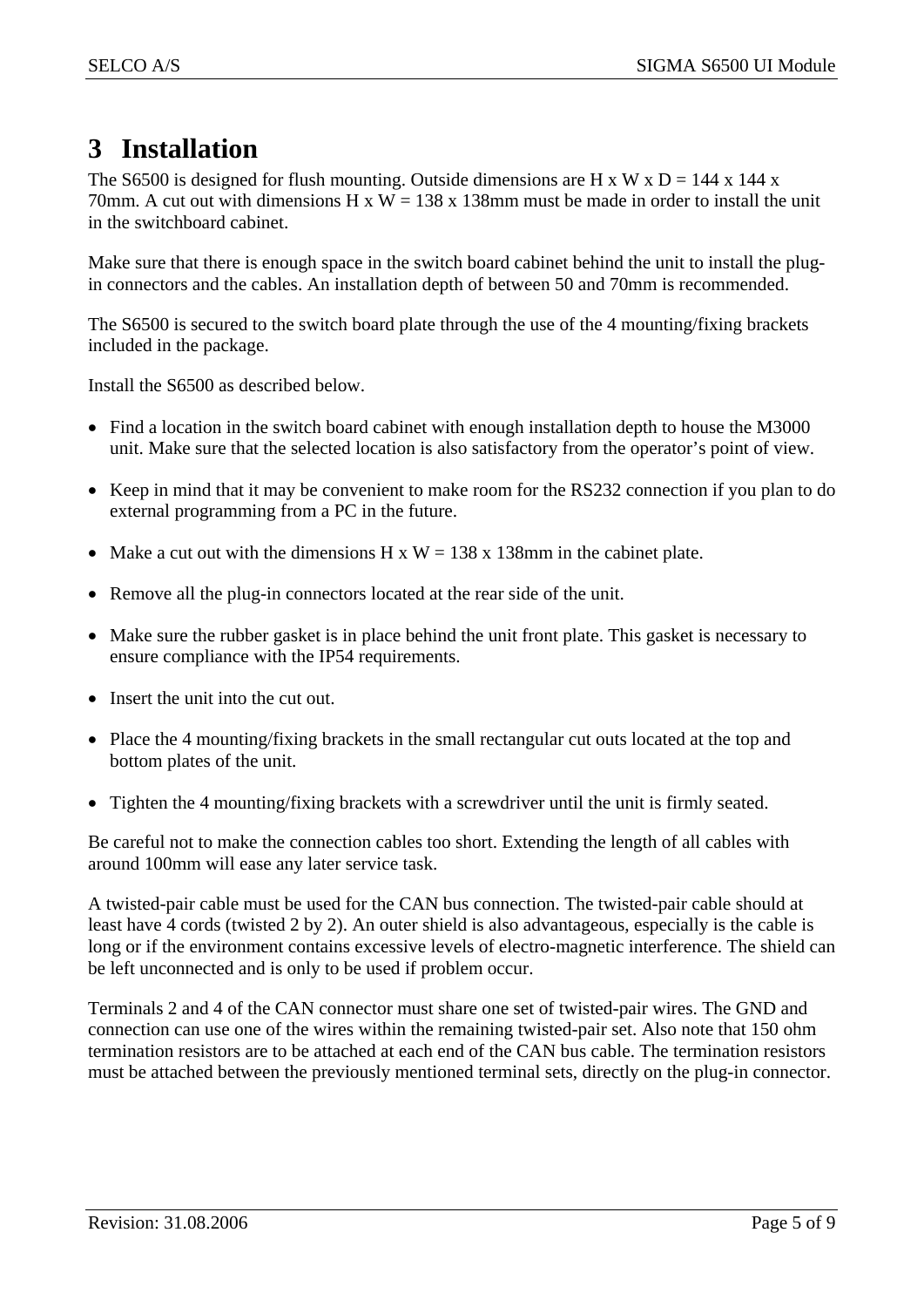#### **3.1 Dimensions**

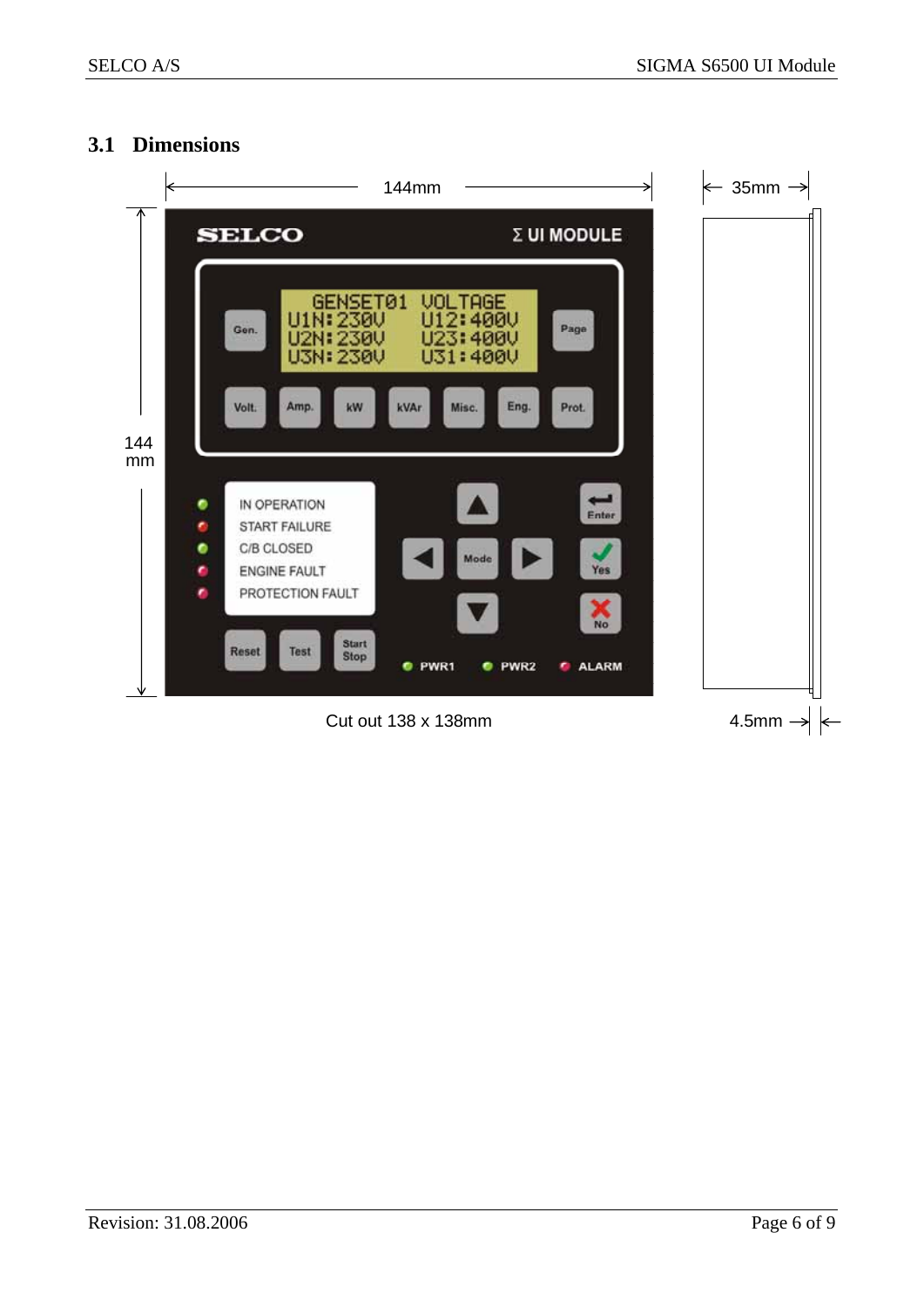## **4 Terminals**

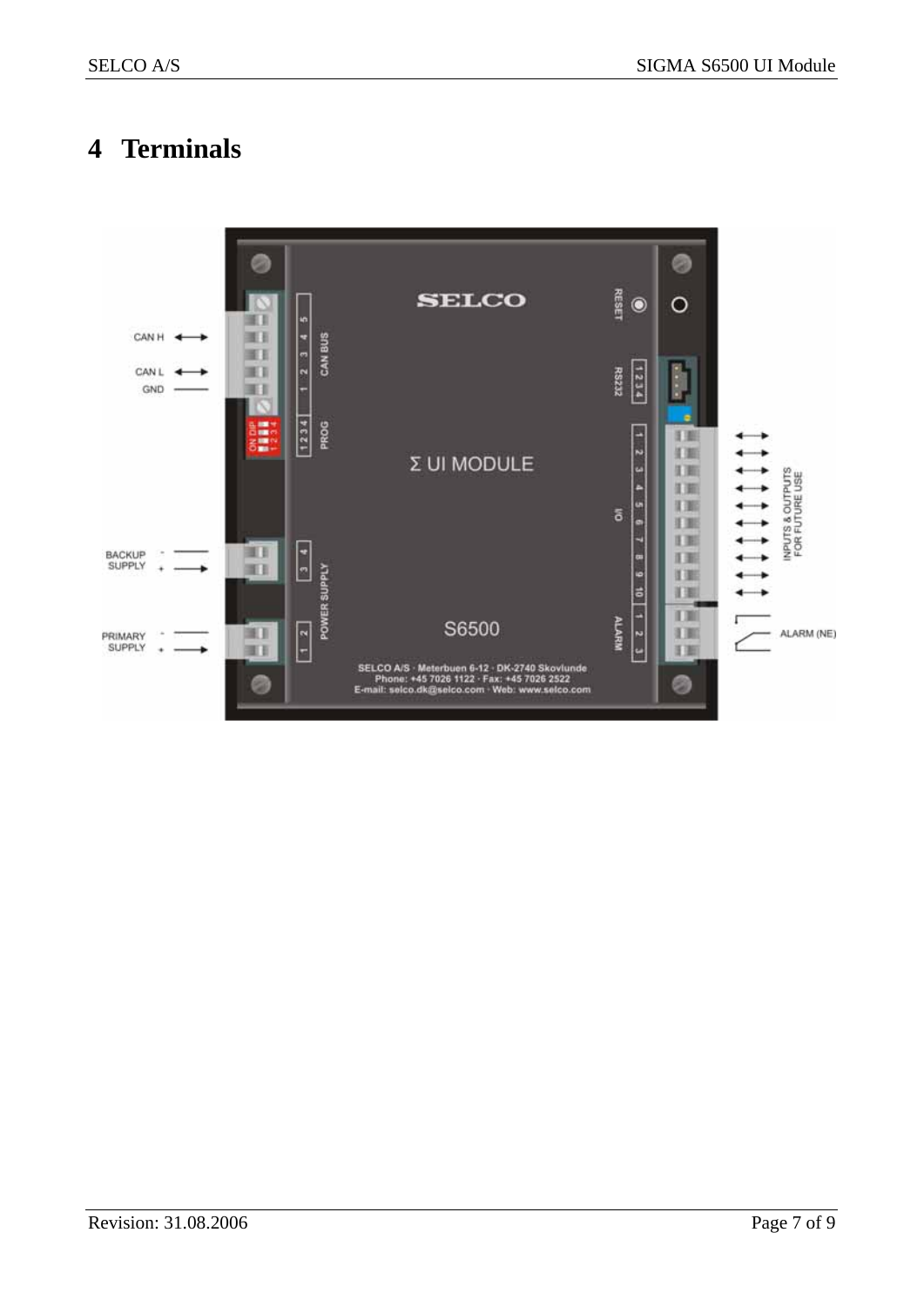#### **4.1 Power Supply**

The module is equipped with two separate power supplies. Each supply works on a nominal voltage of +24 VDC. The primary supply is fully isolated from the backup supply and vice versa. Both supplies are isolated from the remaining circuit of the module. The dual power supply system is provided for safety reasons and true redundancy is only obtained if each supply is powered by an independent source. The module is capable of operating on either one of the two supplies; however loss or failure of either the primary or the backup supply will cause the alarm relay to de-energize.

#### **4.1.1 Primary Supply**

The primary power source (e.g. the switch board  $+24$  VDC supply) connects to terminal 1 and 2. Terminal 1 is positive and terminal 2 is the negative reference of the primary supply. The negative reference is not connected to the common reference of the module (GND), as this would disrupt the isolation of the supply circuitry. The LED marked *PRIMARY SUPPLY* will illuminate green (steady light) when the supply source is live and the voltage level is within limits.

#### **4.1.2 Backup Supply**

The backup power source (e.g. a +24 VDC battery backup) connects to terminal 3 and 4. Terminal 3 is positive and terminal 4 is the negative reference of the backup supply. The negative reference is not connected to the common reference of the module (GND), as this would disrupt the isolation of the supply circuitry. The LED marked *BACKUP SUPPLY* will illuminate green (steady light) when the supply source is live and the voltage level is within limits.

### **4.2 CAN BUS**

The CAN bus is used for high speed communication of measured and calculated parameters between all IO/P, S/LS and UI modules within the system. Only terminal 1, 2 and 4 are used. Connection of the GND connection on terminal 1 is required. Terminal 1 is connected to the common reference of the module (GND). Data signal CAN L (Low) of the CAN bus interface connects to terminal 2, while CAN H (High) connects to terminal 4. A termination resistor of 150 ohm must be connected between CAN L and CAN H (terminal 2 and 4) at each end of the cable. Wires for CAN L and CAN H must be twisted (twisted-pair).

### **4.3 Alarm**

The Relay Contacts plug-in connector includes an alarm change-over relay. The alarm relay occupies terminal 1, 2 and 3. For safety reasons, the alarm relay is always normally energized. This is to ensure that e.g. an external siren is activated if the module loses both supplies (requires that the siren is powered from a totally independent source). The relay contact connects terminal 2 and 3 when energized and terminal 2 and 1 when de-energized. The *ALARM* LED ignites (at steady light) when the module does not operate as intended.

### **4.4 I/O**

The I/O signals are reserved for later use.